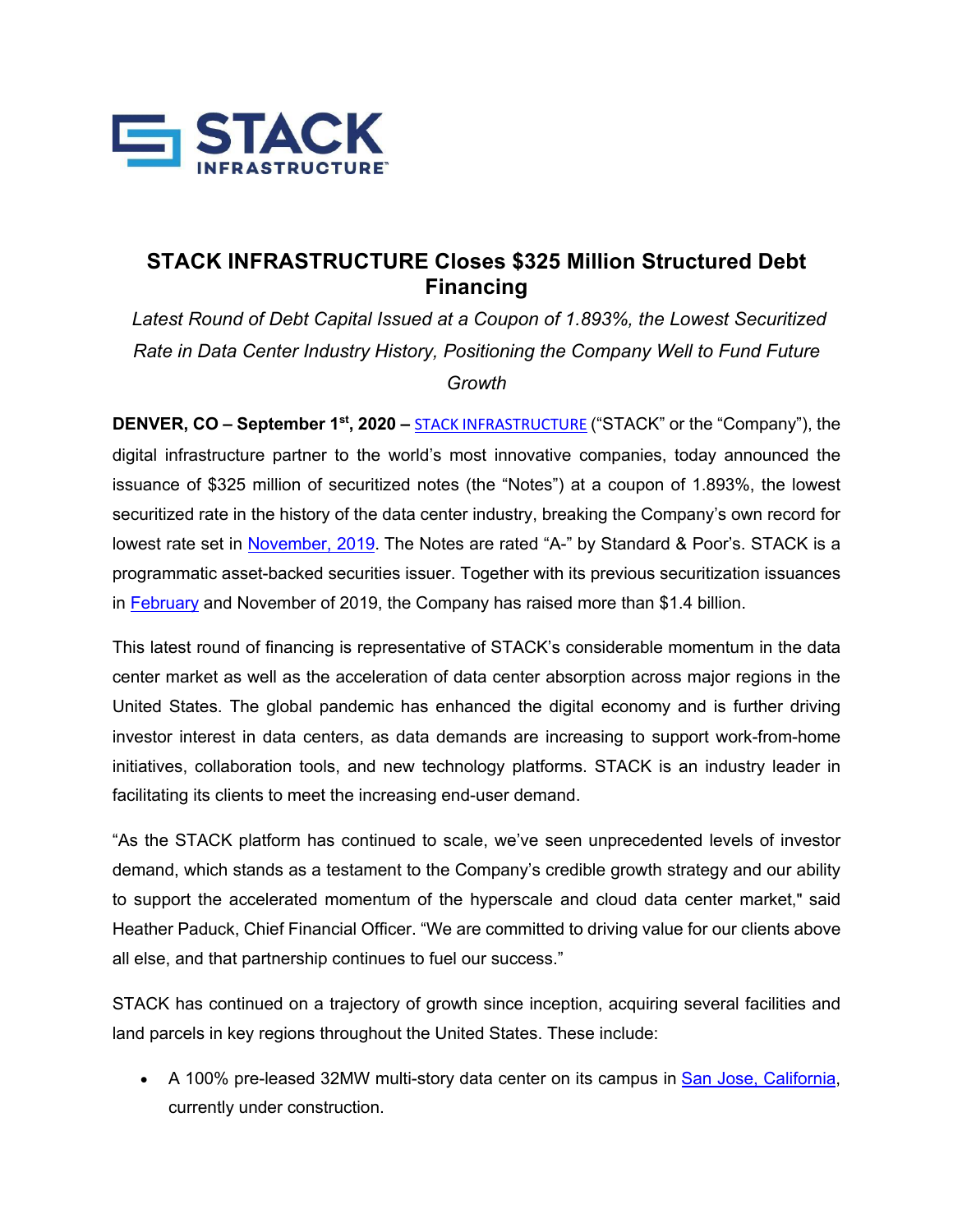- A 125-acre hyperscale data center campus with 250MW of potential critical capacity in Prince William County, Virginia in partnership with the Peterson Companies.
- A 24MW, multi-story data center adjacent to its existing facility in Chicago, which will be ready for service in the second half of 2020.
- An 80+MW expansion of its Portland data center campus, which is currently under development.
- An 80-acre hyperscale campus in Phoenix, Arizona with access to over 150MW of critical capacity.
- A 400-acre hyperscale data center campus with 400MW potential critical capacity in AllianceTexas, a master-planned development in Fort Worth, Texas, in partnership with Hillwood.
- Expansion into a new market, New Albany, Ohio, via the acquisition of a purpose-built, Tier III data center. STACK's New Albany campus includes development land that has the potential to add an additional 32MW of capacity.
- Expansion in Atlanta, Georgia, bringing total capacity in that region to 20MW.

The Notes have not been, and will not be registered, under the Securities Act of 1933, as amended, or registered or qualified under any applicable state securities laws and may not be offered or sold absent such registration, or an applicable exemption from the registration requirements thereunder and STACK is not obligated to register the Notes. This press release is neither an offer to sell, nor a solicitation of an offer to buy any Notes nor shall there be any sale of the Notes in any state or jurisdiction in which the offer, solicitation or sale would be unlawful prior to registration or qualification under the securities laws of such jurisdiction.

STACK INFRASTRUCTURE provides both the digital infrastructure and end-to-end client experience required to scale the world's most innovative companies. Its offerings includes hyperscale campuses and build-to-suit data centers ("HYPER STACK™"), immediately available wholesale colocation and private data suites ("READY STACK™"), and powered shell options ("POWER STACK™").

For more information about STACK, please visit: www.stackinfra.com.